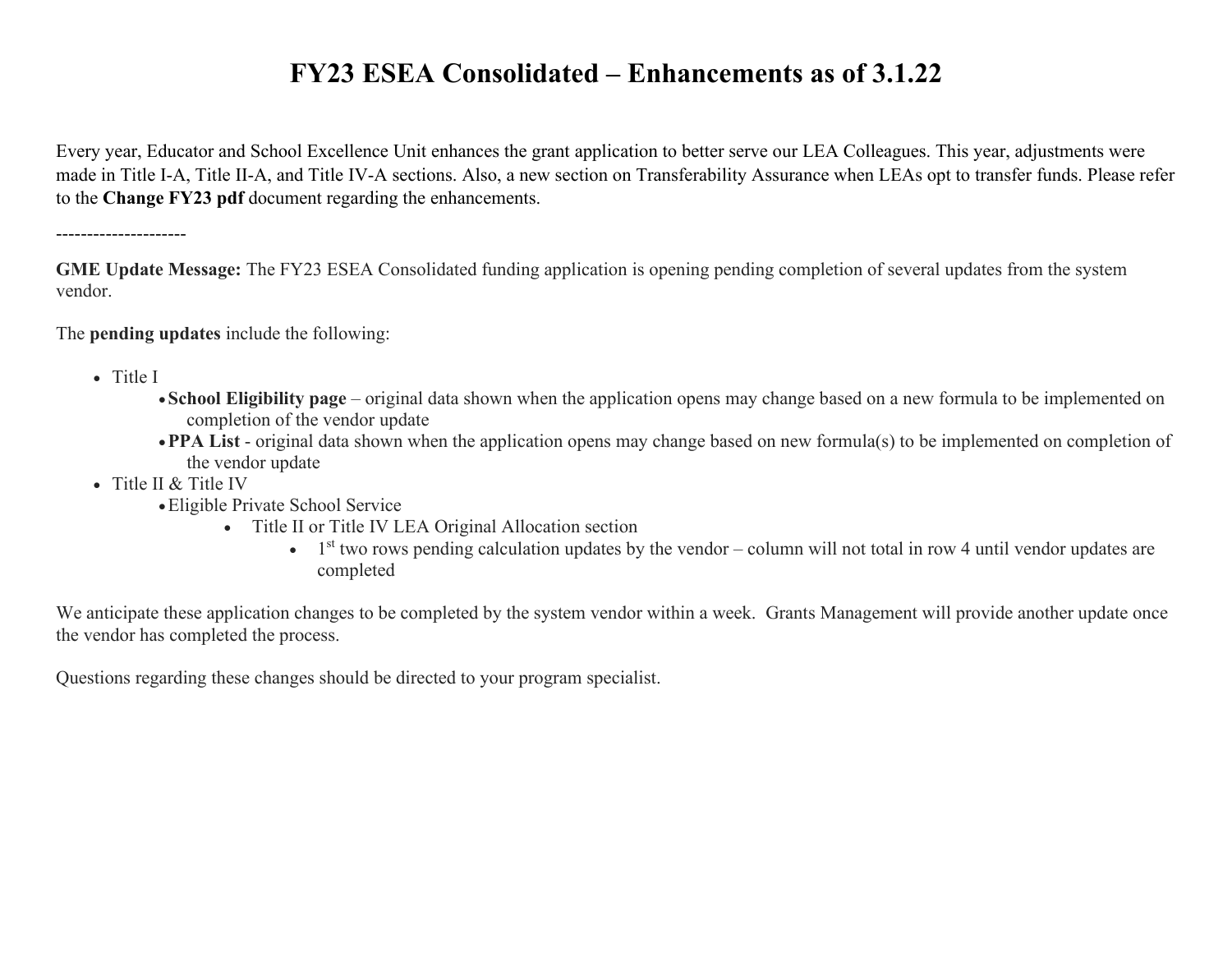## **Title I-A**

- **Set-Aside Section** 
	- *Private Schools 3c, 3d, and 3e* Carryover is approved by State Ombudsman. When this is given, LEAs will be directed to place approved carryover either in 3c Family/Community Engagement, 3d Professional Development or 3e Instructional Services. These carryover dollars **will not** calculate in current year set-asides.

| c. Portion of funds for equitable Family/Community Engagement                                                                                                      |                              |  |  |
|--------------------------------------------------------------------------------------------------------------------------------------------------------------------|------------------------------|--|--|
| 0.00 - Minimum amount to allocate                                                                                                                                  |                              |  |  |
| Approved carryover funds                                                                                                                                           |                              |  |  |
| d. Portion of funds for equitable Professional Development (optional)                                                                                              |                              |  |  |
|                                                                                                                                                                    | Approved carryover funds s   |  |  |
| e. Total portion of funds for equitable Instructional Services (Note: This amount should reflect Total Private School Pool of<br>Funds minus lines 3a, 3b, 3c, 3d) |                              |  |  |
|                                                                                                                                                                    | Approved carryover funds   s |  |  |

- *Neglected or Delinquent Set-Aside 10* If an LEA reports student counts for Neglected and Delinquent on completion report, LEA is required to set-aside funds for transition or other comparable programs.
- *NEW* **Assurance**
	- *Neglected or Delinquent Children* This is a new assurance. All other assurances remain the same.

8) ..to provide services to children in local institutions for neglected children; and, if appropriate children in local institutions for delinquent children, and neglected and delinquent children in community day school programs, if LEA reports student counts in completion report. These services must be comparable to those provided to children in Title I schools. ESEA Section 1113(c)(3)(A)(ii) and (iii).  $\Box$  \* Yes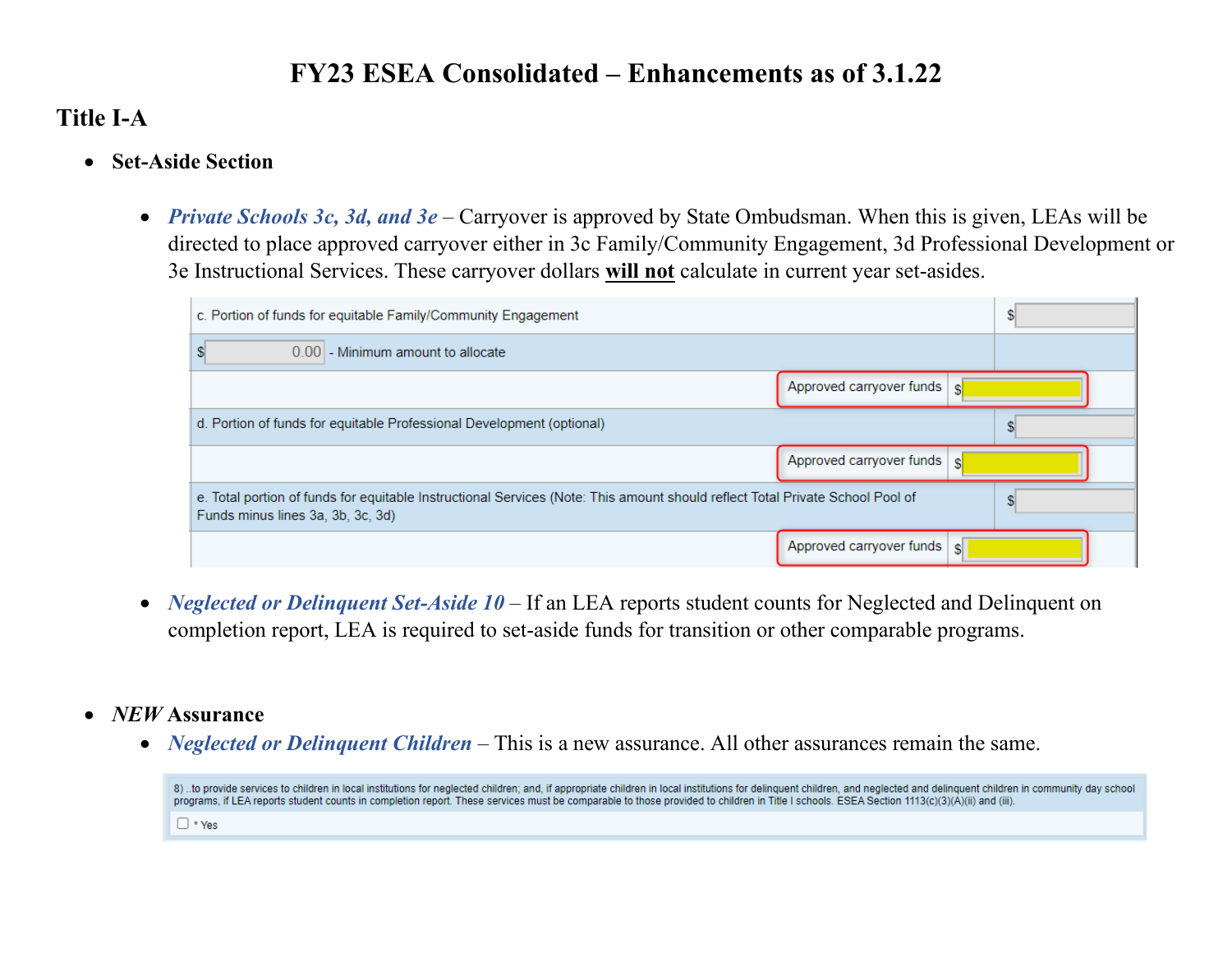### • **Poverty Criteria**

• *Poverty Data Year* LEAs opted for the 22-23 School Year

| <b>Poverty Criteria</b>                                                                                                                                                                                                                                         |  |  |  |  |
|-----------------------------------------------------------------------------------------------------------------------------------------------------------------------------------------------------------------------------------------------------------------|--|--|--|--|
| The LEA uses poverty criteria in selecting school. Please describe the poverty criteria utilized to select school attendance areas under section 1113.                                                                                                          |  |  |  |  |
| • The LEA uses the same measure of poverty the identify eligible school attendance areas, to determine the ranking of each area, and to determine allocations to each school area based on the number of children<br>in poverty ages 5 through 17.<br><b>OR</b> |  |  |  |  |
| . The Arizona Department of Education Income Guidelines for determining eligibility information for federal funding associated with programs funded under the Elementary and Secondary Education Act.                                                           |  |  |  |  |
| <b>OR</b>                                                                                                                                                                                                                                                       |  |  |  |  |
| • Proportional numbers of children in schools operating under the Community Eligibility Program for the Richard B. Russell National School Lunch Act.                                                                                                           |  |  |  |  |
| Please check all that apply:                                                                                                                                                                                                                                    |  |  |  |  |
| $\Box$ Number of children eligible for free and reduced-price lunches (USED's preferred option)                                                                                                                                                                 |  |  |  |  |
| $\Box$ Number of children eligible for free/and reduced-price meals through direct certification (e.g. through participation in TANF, SNAP, or other)                                                                                                           |  |  |  |  |
| □ Data from Income Eligibility Survery: ADE Guideline to Determine Eligible Students that replicates NSLP data                                                                                                                                                  |  |  |  |  |
| □ Proportional numbers of children in schools operating under the Community Eligibility Program (CEP) for the Richard B. Russel National School Lunch Act.                                                                                                      |  |  |  |  |
| $\Box$ A composite of above                                                                                                                                                                                                                                     |  |  |  |  |
| * LEA has opted to use the following year's poverty data. Only one year must be selected:<br>2019-2020<br>opt for only 1 - LEA places data on School Eligibility<br>2020-2021<br>2021-2022                                                                      |  |  |  |  |

[FY23 Enrollment Data and Poverty Counts.pptx](https://adecloud-my.sharepoint.com/:p:/g/personal/mary_loehnis_azed_gov/EXhYqwmf7uNEhKkrFdny_7ABiJzHMZYEahQ7Y7WxZY_i-w?email=Sue.Edman%40azed.gov&e=q99qfN)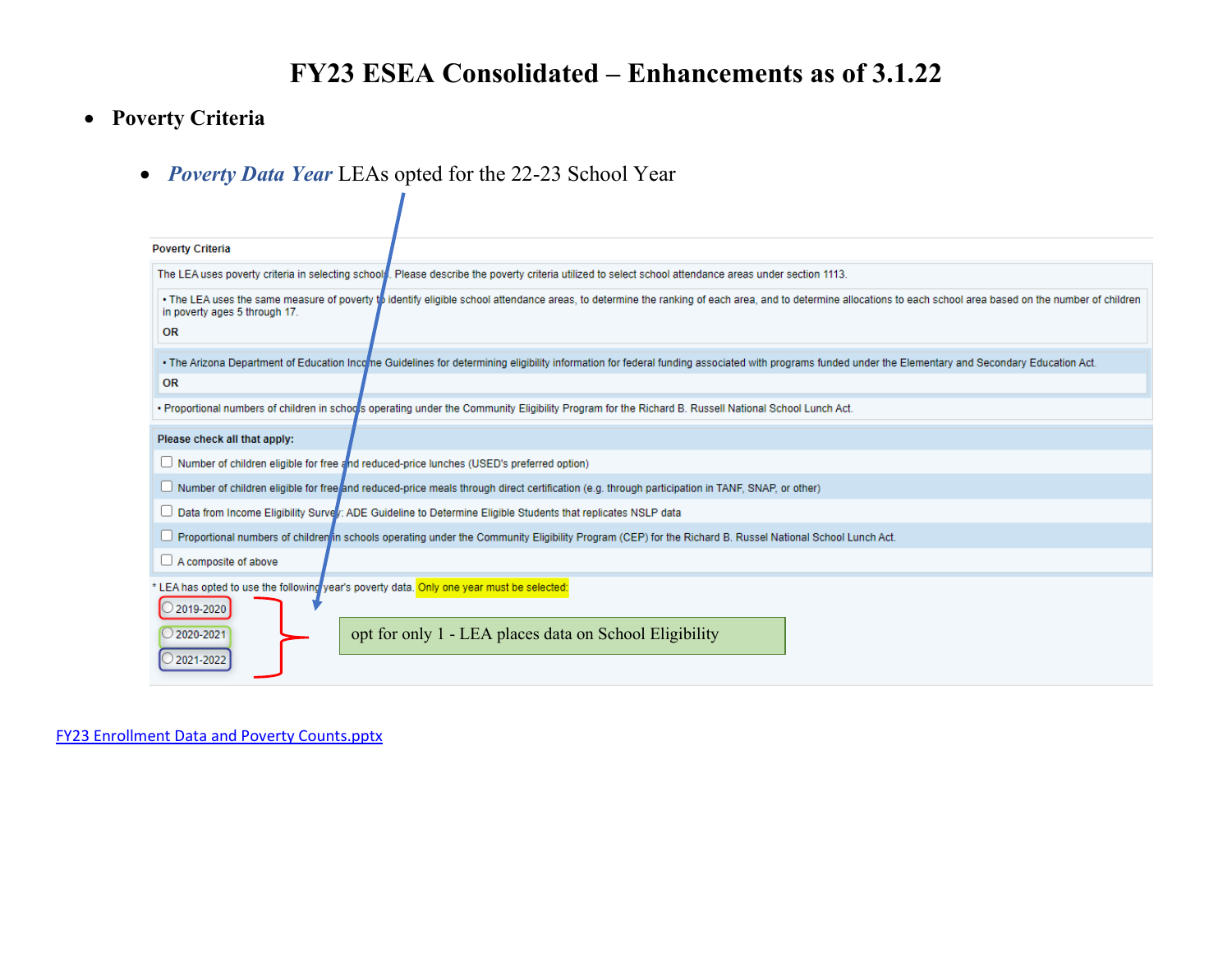- **School Eligibility –** *PENDING*
	- *Adjust Calculation Formula* Enrollment #s x Percentage = Low-Income Students (K-12) #

| <b>Building Name</b><br>(3 Buildings) | <b>CTDS</b> | <b>Grade Span</b> | <b>Service</b>                  | <b>Enrollment (K-12)</b><br><b>Low Income</b><br>Students (K-12) |               |                | <b>Sort</b><br>Order<br>(Asc) |
|---------------------------------------|-------------|-------------------|---------------------------------|------------------------------------------------------------------|---------------|----------------|-------------------------------|
|                                       |             |                   |                                 |                                                                  | <b>Number</b> | <b>Percent</b> |                               |
| XYZ High School                       | 999987999   | $09 - 12$         | SW <sub>1</sub><br>$\checkmark$ | 600                                                              |               | 0.00 %         |                               |
| ABC Elementary School 999321999       |             | <b>PK-05</b>      | SW <sub>1</sub><br>$\checkmark$ | 499                                                              |               | 0.00 %         |                               |
| <b>PQR Middle School</b>              | 999654999   | 06-08             | SW <sub>1</sub><br>$\checkmark$ | 450                                                              |               | 0.00 %         |                               |
| Totals:                               |             |                   |                                 | 1,549                                                            |               | 0.00%          |                               |

• *FYI: PPA Filters from School Eligibility on the above adjustment will be cross checked.* 

Message from GME: The **pending updates** include the following for this section.

- **School Eligibility page** original data shown when the application opens may change based on a new formula to be implemented on completion of the vendor update
- **PPA List** original data shown when the application opens may change based on new formula(s) to be implemented on completion of the vendor update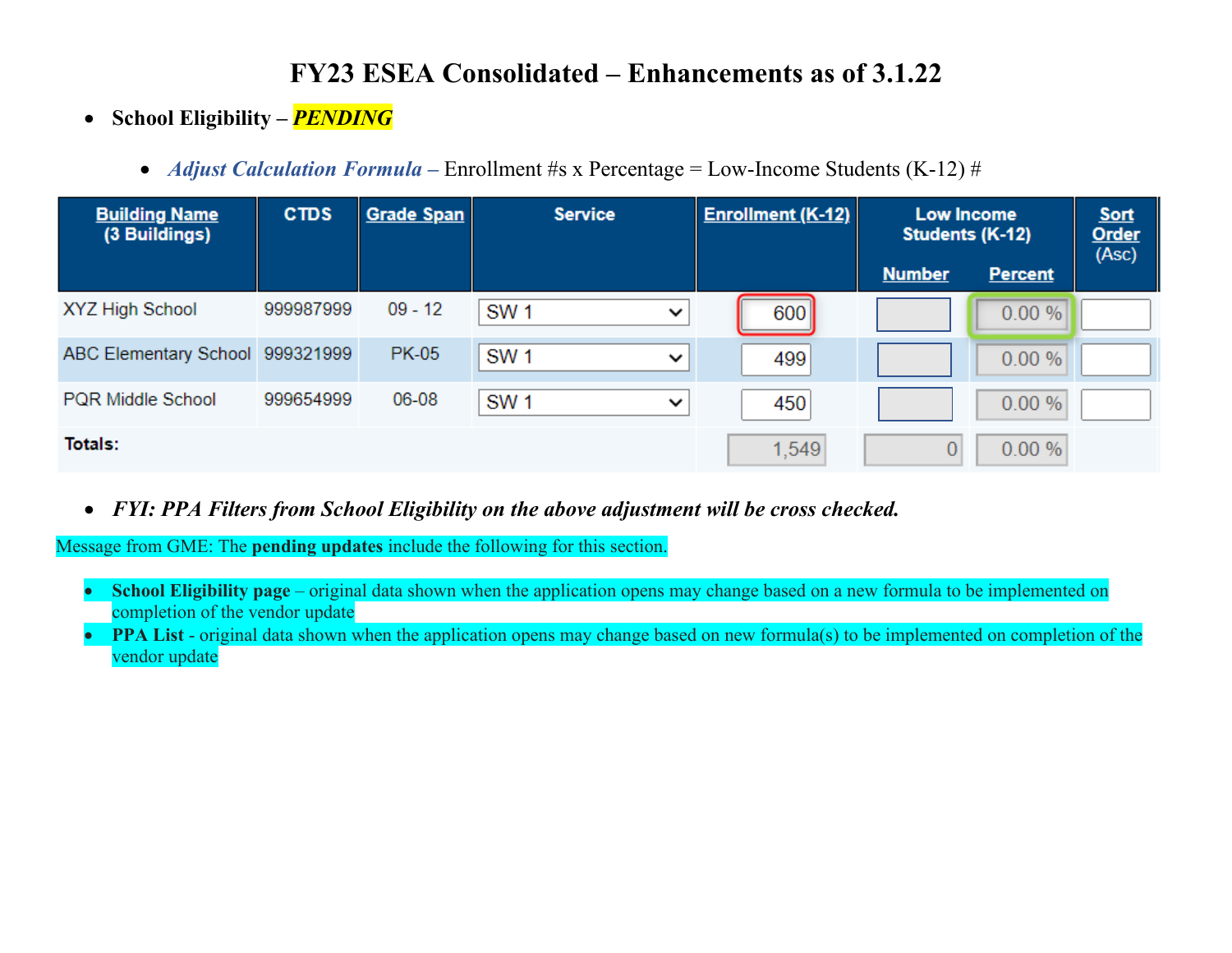### **Title II-A and Title IV-A**

### • **Eligible Private School Service**

*Administrative Costs and Indirect Cost* **–** This year, LEAs will split out Administrative Costs from Indirect Costs on the FY23 ESEA Application. – *PENDING Completion by vendor*

Message from GME: The **pending updates** include the following for this section. 1st two rows pending calculation updates by the vendor – column will not total in row 4 until vendor updates are completed

#### **PPA Calculation**

| <b>Title II LEA Original Allocation</b>                                                                                                                                                                                                                                                                        | 22.22 |
|----------------------------------------------------------------------------------------------------------------------------------------------------------------------------------------------------------------------------------------------------------------------------------------------------------------|-------|
| Title II Private Schools Administrative Costs to Provide Private School Services<br>This Includes the cost to administer Title II funds to private school.<br>Examples: percentage of salaries of Federal Projects Director and/or Professional Learning Director<br>administrative costs to provide services. |       |
| Title II LEA Private Schools Administrative Indirect Cost to Provide Private School Services<br>Portion of funds for equitable Indirect Costs, if applicable                                                                                                                                                   |       |

• *Private Schools Title II-A and Title IV-A* – When Carryover is approved by State Ombudsman, LEAs will be directed to add carryover to these columns that align to the Private Schools.

| <b>Participating Private Schools</b><br>After meeting with the private school, the LEA will list each participating private school below and enter their total number of private school students. The number of students for each private school is then multiplied by<br>determine each private school's allocation. |                                                                    |                    |                           |  |
|-----------------------------------------------------------------------------------------------------------------------------------------------------------------------------------------------------------------------------------------------------------------------------------------------------------------------|--------------------------------------------------------------------|--------------------|---------------------------|--|
| School                                                                                                                                                                                                                                                                                                                | Total Number of Students in Participating<br><b>Private School</b> | Approved Carryover | Private School Allocation |  |
| ABC Elementary School - SRNPS2087 v                                                                                                                                                                                                                                                                                   |                                                                    |                    | 0.00                      |  |
| <b>Add Row</b>                                                                                                                                                                                                                                                                                                        |                                                                    |                    |                           |  |
| <b>Total Private School Allocation:</b>                                                                                                                                                                                                                                                                               |                                                                    |                    | 0.00                      |  |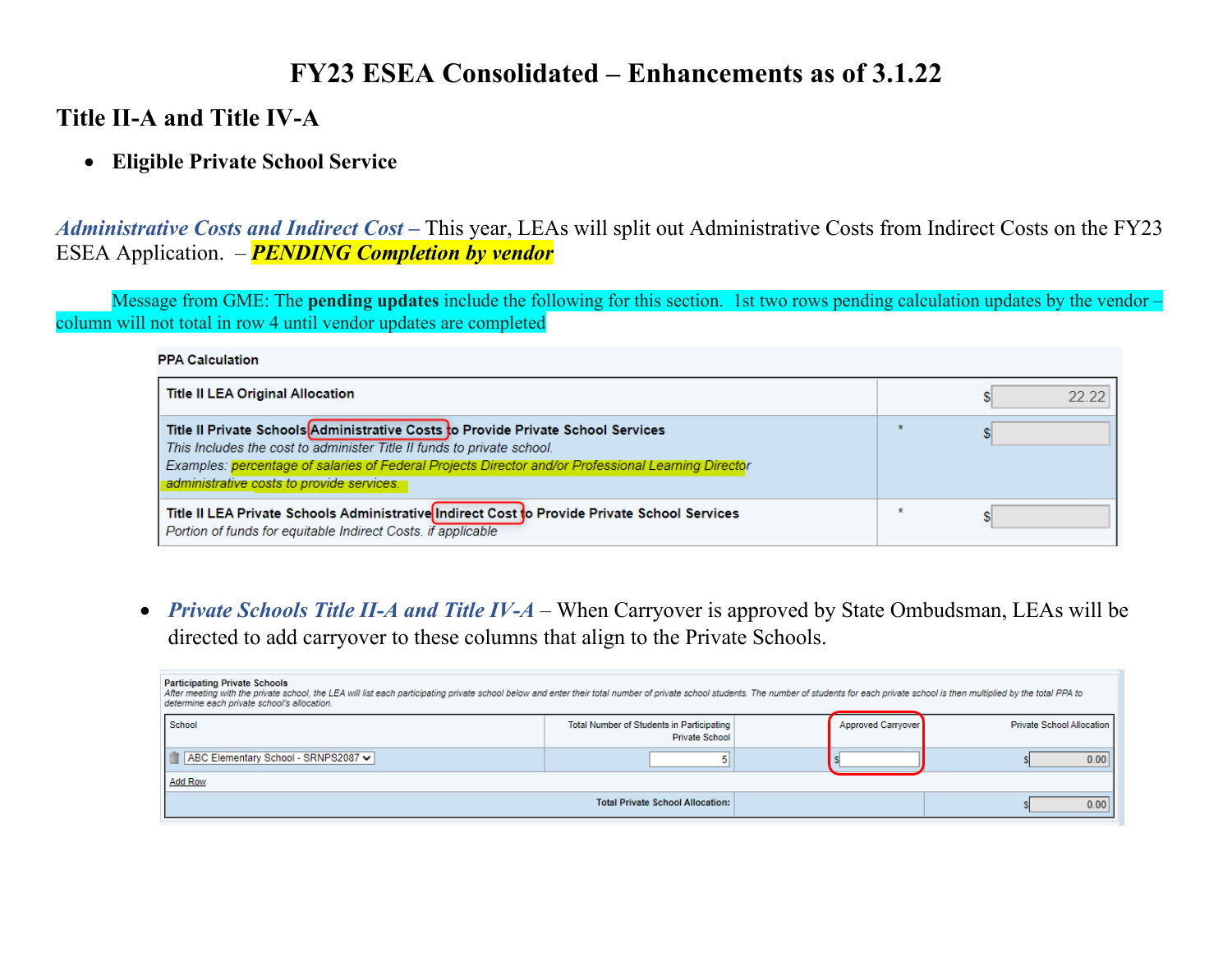### *NEW Section* **Transferability Assurance**

• *Assurances of Transferability* – If an LEA transfers federal funds, they must complete

#### these following assurances.

- o **In the Narrative Box, please indicate reason why the LEA is choosing to transfer Title II, Part A and/or Title IV, Part A funds What SPECIFIC need/s is the LEA addressing with this action?**
- o **Please read each assurance carefully to ensure understanding and compliance.**
- o **Signature below to whom in LEA is making these assurances.**

#### **Assurances of Transferability**

An LEA may transfer funds between Title II, Part A and Title IV, Part A. ESEA Section 5103(b). An LEA can transfer funds from the previously listed parts into but not out of Title I, Part A; Title I, Part A; Title I, Part Title I, Part D; Title III, Part A; and Title V, Part B.

An LEA must not transfer funds from Title I, Part A; Title I, Part C; Title I, Part D; Title III, Part A; or Title V, Part B. ESEA Section 5103(c).

ESEA Statute on Transferability

All  $\overline{\phantom{a}}$  History Log **History Log** Create Commer  $\Box$  Allocations Allocations **Funding Disclaimer Funding Disclaim** Transferability

**Assurances of Transferability Private Schools** Administration  $=$  Title I LEA

#### **Local Education Agency Assurances**

DIRECTIONS The following Assurances need to be completed and signed by the Superintendent, Charter Holder, or the appointed signatory.

Each Local Education Agency will provide assurances when transferring funds will: 1) Title IV-A Transference of Funds Only I understand that the Student Support & Academic Enrichment Grant, or Title IV Part A is intended to: Transfer's for Title IV-A 1) Provide all students with access to a well-rounded education 2) Improve school conditions for student learning 3) Improve the use of technology in order to improve the academic and digital literacy of all students (ESEA section 4101) Transfer's for Title II-A and/or Title IV-A: Check all that apply.2) Title II-A and/or Title IV-A Transference of Funds LEA understands that transferred funds will no longer have the flexibility of Title II-A and/or Title IV-A funds but will take on the restriction of the grant the funds are transferred into. Check all that apply.  $\Box$  Title II Part A  $\Box$  Title IV Part A LEA understands that well-rounded education is defined as a student civil right under ESSA. Check all that apply. (ESSA Section 8002)  $\Box$  Title II Part A Title IV Part A The LEA assures that timely and meaningful consultation with all eligible private schools operating within the LEAs boundaries were consulted prior to Title II Part A and/or Title IV Part A funds being transferred.

Check all that apply. (ESEA section 5103(e)(2))

 $\Box$  Title II Part A

Title IV Part A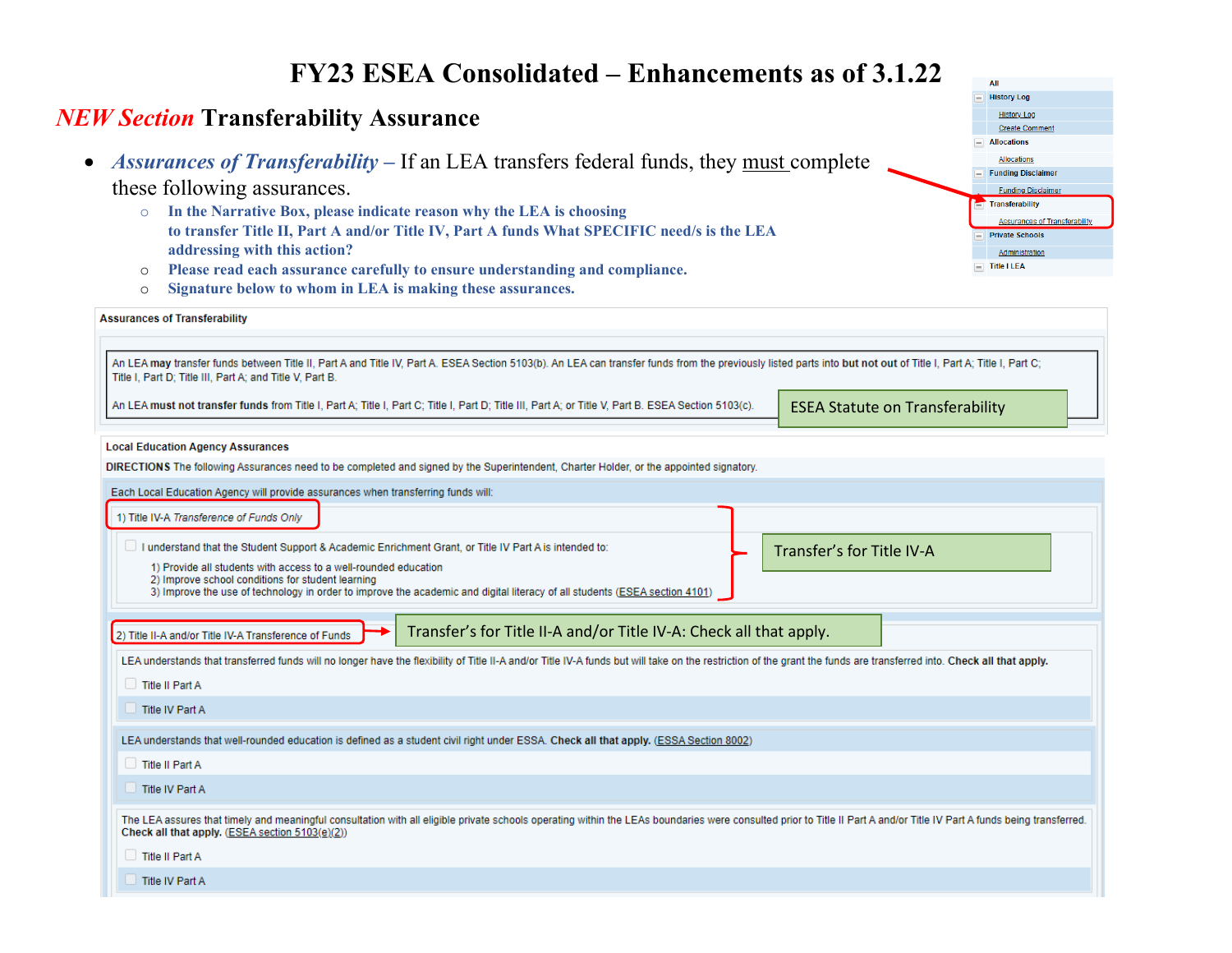| LEA understands that they can leverage Title II Part A and/or Title IV Part A funds across all schools regardless of school Title I status, and that Title II Part A and Title IV Part A funds have no carryover limit.<br>Check all that apply. |
|--------------------------------------------------------------------------------------------------------------------------------------------------------------------------------------------------------------------------------------------------|
| $\Box$ Title II Part A                                                                                                                                                                                                                           |
| Title IV Part A                                                                                                                                                                                                                                  |
| The LEA assures that a need assessment was conducted which communicated the need to transfer funds and that a diverse representative of stakeholders will be consulted throughout the planning process.<br>Check all that apply.                 |
| $\Box$ Title II Part A                                                                                                                                                                                                                           |
| Title IV Part A                                                                                                                                                                                                                                  |

| Narrative Question: In the Narrative Box, please indicate why the LEA is choosing to transfer Title II Part A and/or Title IV Part A funds. What specific need is the LEA addressing with this action? |  |                                                                                                                                                                     |  |  |  |
|--------------------------------------------------------------------------------------------------------------------------------------------------------------------------------------------------------|--|---------------------------------------------------------------------------------------------------------------------------------------------------------------------|--|--|--|
| $\Box$ Title II Part A                                                                                                                                                                                 |  |                                                                                                                                                                     |  |  |  |
| Title IV Part A                                                                                                                                                                                        |  | In the Narrative Box, please<br>indicate why the LEA is<br>choosing to transfer Title II,<br>Part A and/or Title IV, Part A<br>funds. What <b>SPECIFIC</b> needs is |  |  |  |
|                                                                                                                                                                                                        |  | the LEA addressing with this<br>action?                                                                                                                             |  |  |  |
|                                                                                                                                                                                                        |  |                                                                                                                                                                     |  |  |  |
| * Name typed in this box acts as a signature assurance that the above has happened or will happen:                                                                                                     |  |                                                                                                                                                                     |  |  |  |